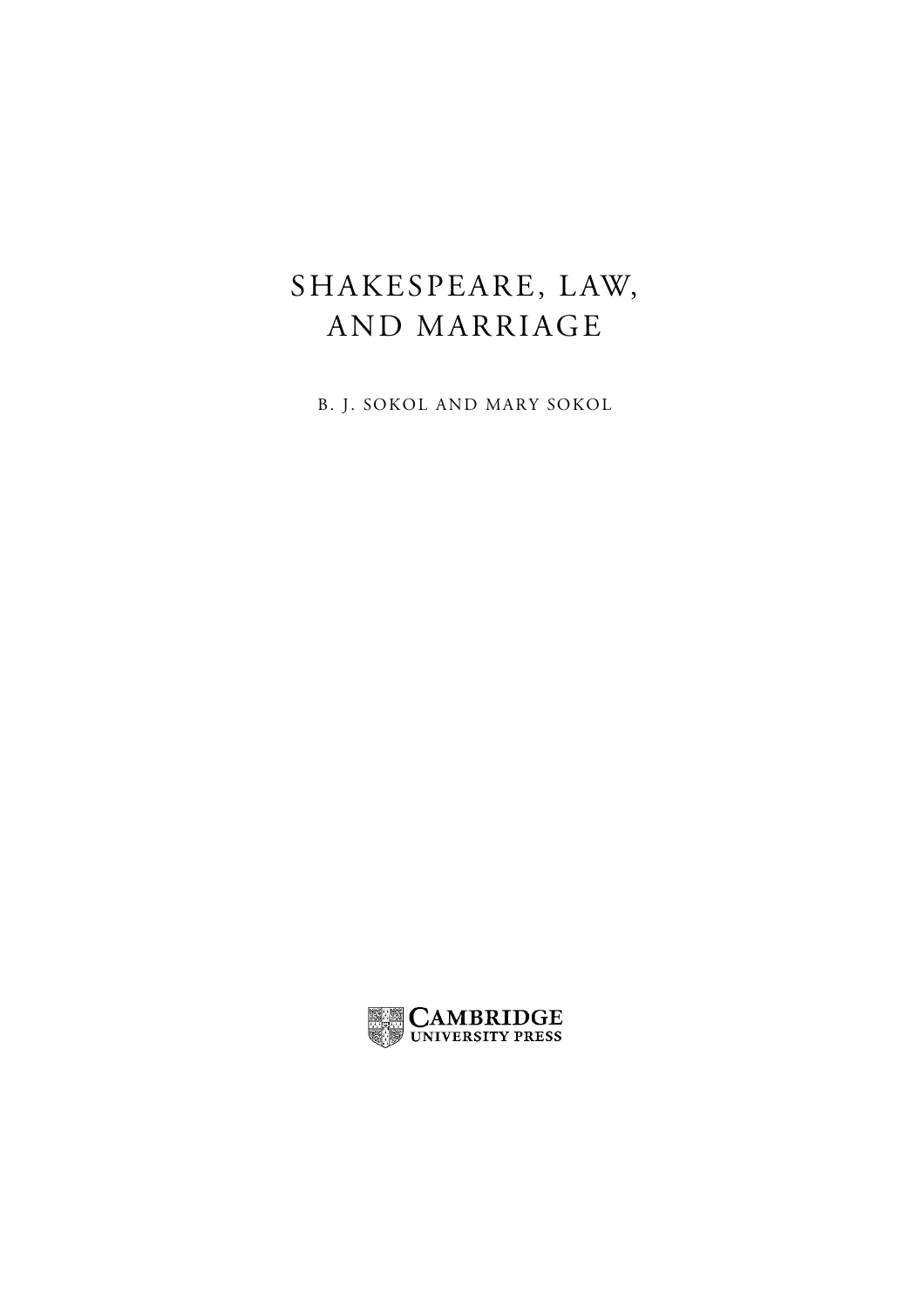published by the press syndicate of the university of cambridge The Pitt Building, Trumpington Street, Cambridge, United Kingdom

> cambridge university press The Edinburgh Building, Cambridge, CB2 2RU, UK 40 West 20th Street, New York, ny 10011–4211, USA 477 Williamstown Road, Port Melbourne, vic 3207, Australia Ruiz de Alarcón 13, 28014 Madrid, Spain Dock House, The Waterfront, Cape Town 8001, South Africa

> > http://www.cambridge.org

<sup>C</sup> B. J. Sokol and Mary Sokol 2003

This book is in copyright. Subject to statutory exception and to the provisions of relevant collective licensing agreements, no reproduction of any part may take place without the written permission of Cambridge University Press.

First published 2003

Printed in the United Kingdom at the University Press, Cambridge

*Typeface* Adobe Garamond 11/12.5 pt.  $System ETrX_{2\varepsilon}$  [TB]

*A catalogue record for this book is available from the British Library*

*Library of Congress Cataloguing in Publication data* Sokol, B. J.

Shakespeare, law, and marriage / B. J. Sokol and Mary Sokol.

p. cm.

Includes bibliographical references (p. ) and index.

isbn 0 521 82263 7

1. Shakespeare, William, 1564–1616 – Knowledge – Manners and customs. 2. Marriage in literature. 3. Shakespeare, William, 1564–1616 – Knowledge – Law. 4. Marriage – England – History – 16th century. 5. Marriage – England – History – 17th century. 6. Law and literature – History – 16th century. 7. Law and literature – History – 17th century. 8. Law in literature. I. Sokol, Mary, 1945- II. Title. pr 3069.m32.s65 2003  $822.3^{'}3 - dcz1$  2003048481

isbn 0 521 82263 7 hardback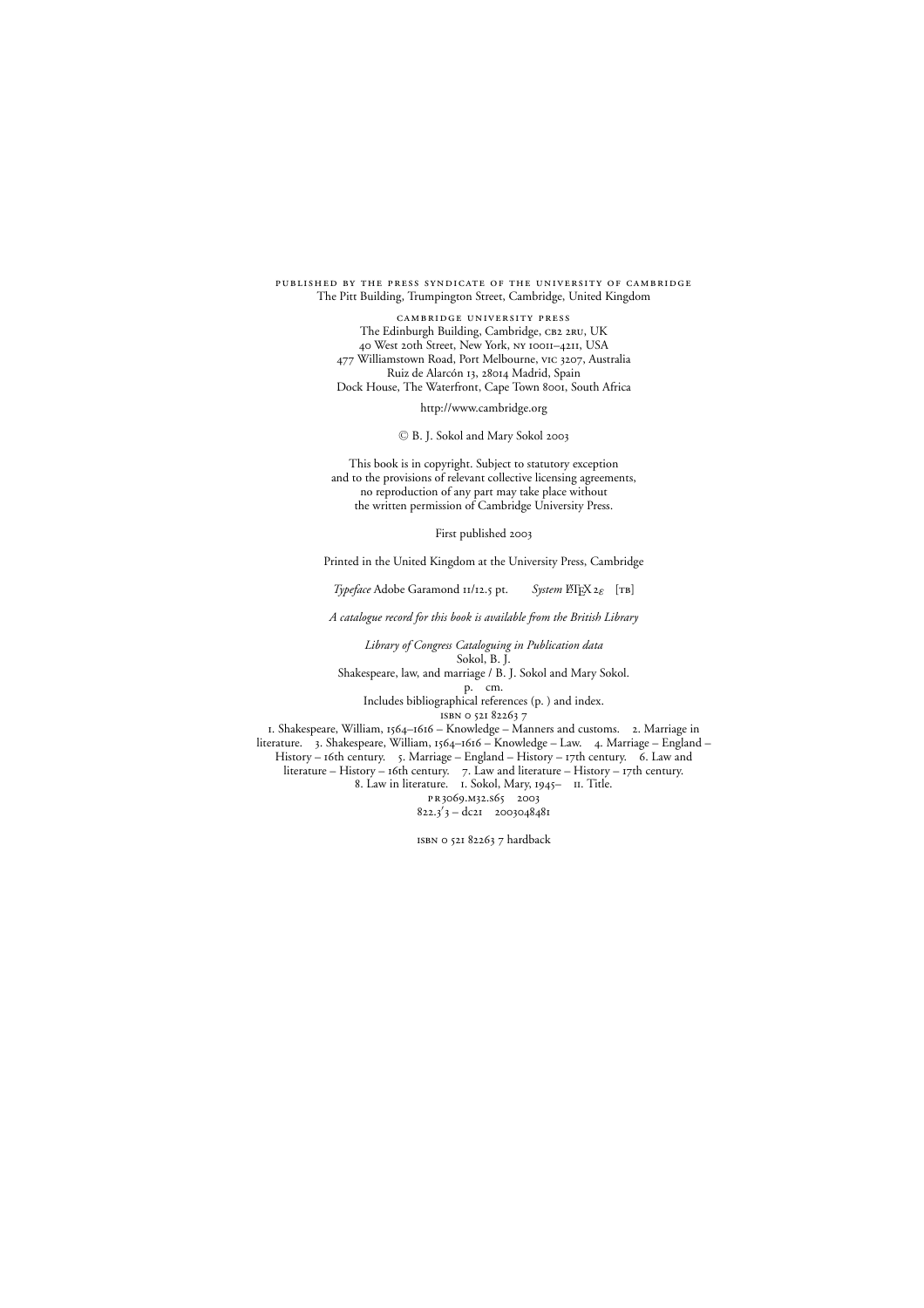## *Contents*

| Acknowledgments                           |                                                                                       | <i>page</i> viii |
|-------------------------------------------|---------------------------------------------------------------------------------------|------------------|
| List of abbreviations: Shakespeare titles |                                                                                       | $\overline{1}X$  |
|                                           | Introduction                                                                          | <b>I</b>         |
| Ι.                                        | Making a valid marriage: the consensual model                                         | 13               |
| 2.                                        | Arranging marriages                                                                   | 30               |
| 3.                                        | Wardship and marriages enforced by law                                                | 42               |
| 4.                                        | Financing a marriage: provision of dowries<br>or marriage portions                    | 56               |
| $\mathsf{S}$ .                            | The solemnisation of marriage                                                         | 73               |
| 6.                                        | Clandestine marriage, elopement, abduction, and rape:<br>irregular marriage formation | 93               |
| 7.                                        | The effects of marriage on legal status                                               | II7              |
| 8.                                        | Marriage breakdown: separation, divorce, illegitimacy                                 | 139              |
| 9.                                        | 'Til death us do part                                                                 | 164              |
|                                           | An afterword on method                                                                | 185              |
| <b>Notes</b>                              |                                                                                       | 189              |
| Bibliography                              |                                                                                       | 232              |
| Index                                     |                                                                                       | 252              |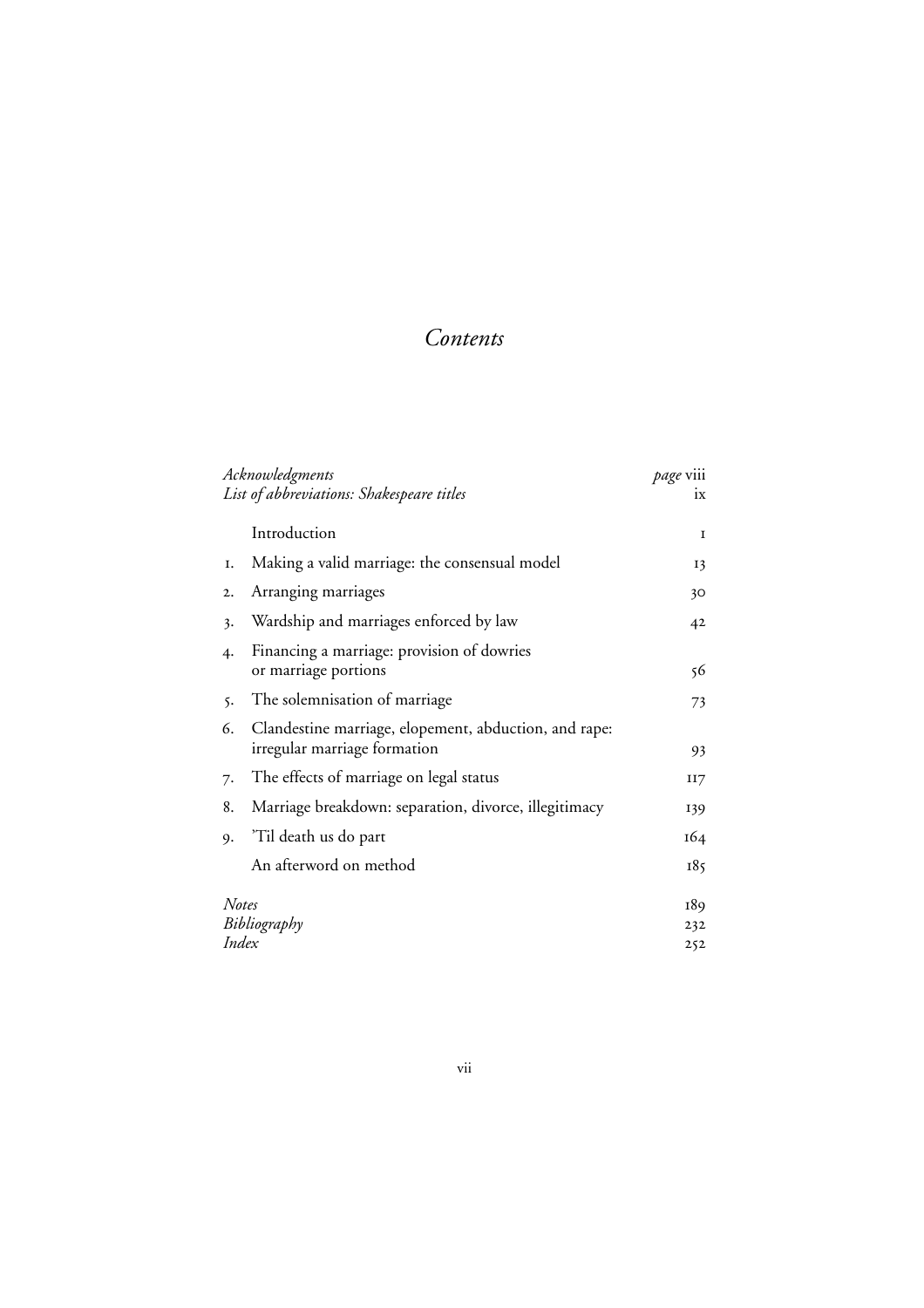#### CHAPTER I

### *Making a valid marriage: the consensual model*

#### spousals

I have heard lawyers say a contract in a chamber *Per verba de presenti* is absolute marriage:– Bless heaven, this sacred Gordian, which let violence Never untwine.

Today it is almost unbelievable that a valid marriage could have been created as informally as it was seen to be in John Webster's play *The Duchess of Malfi*. Yet the above few words, spoken by Webster's Duchess,<sup>1</sup> quite properly describe the simple process that allowed willing couples to be married in Shakespeare's age.<sup>2</sup>

The Duchess's remark makes an explicit (if perhaps defensive) reference to legality, and also refers to an indissoluble Gordian knot. In so doing, she correctly claims that the secret union she is about to form with her steward Antonio will be 'absolute marriage'. She then marries privately, without any written licence or other form of permission from Church or state. She is not married in a church. There are no clergy present, and no religious rites. Her family play no part and there is no more publicity than the witnessing presence of a waiting woman. No particular formal words or ritual words are spoken. Rather, she and Antonio express, using highly figurative language, their agreement to be married. Because they are not prohibited from giving such consent (by 'impediments' of incest, bigamy, or incapacity to express consent), they are then immediately and irrevocably married.

In this scene Webster portrays the creation of a valid and binding marriage by what was known as spousals. Through the Duchess Webster foregrounds a legal opinion that was relevant to such a case. Shakespeare also repeatedly portrayed marriage by spousals, but with much less bluntness, and frequently (as we shall see) with more ambiguity. This accords with a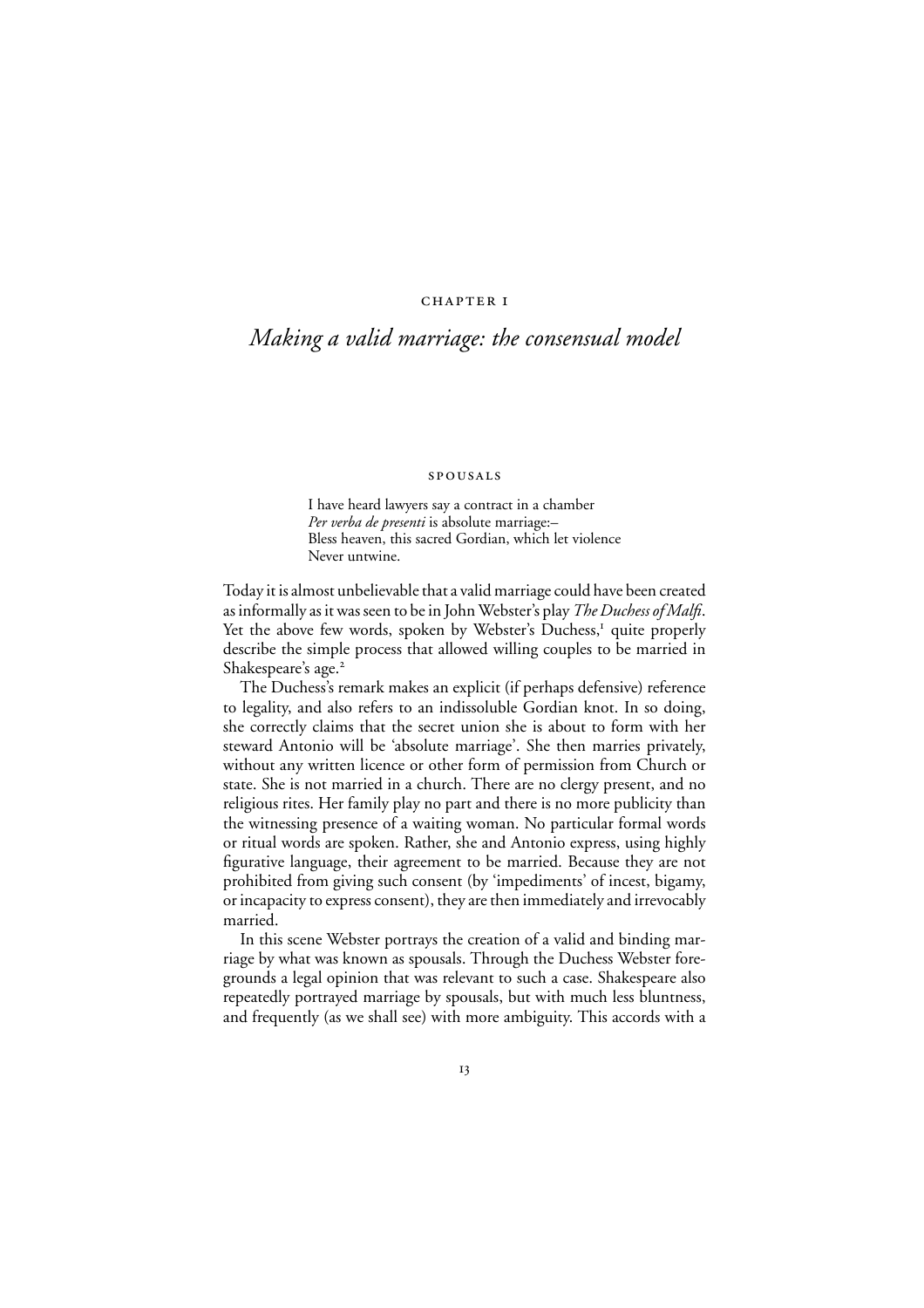general difference between Shakespeare and some of his rivals: Shakespeare continually relied on the recognition of the principles, procedures, oddities, and enigmas of contemporary laws concerning marriage, but his handling of such matters was typically complex, ingrained, and implicit rather than simplified, highlighted, or explicit.<sup>3</sup> We shall see, for example, that Shakespeare dealt with divorce repeatedly and in many different ways, yet did not fill his plays with the technical legal details and legal jargon found, for instance, in Ben Jonson's *Epicoene* concerning the laws of divorce.

In our conclusion we will offer an assessment of Shakespeare's characteristically complex modes of treating issues arising from the law concerning marriage. But first it is necessary to set out and discuss the circumstances and history of that law, and to match matters arising from such discussions with the dramatic instances on which they bear.

The present chapter will begin such an analysis at its natural starting point, by considering in detail the consensual model of marriage that allowed marriage formation by spousals. We will reserve the term 'spousals' here to mean the act that formed the contract constituting a valid marriage.<sup>4</sup> As we have seen, this sort of contract was made by the two consenting parties, and by them alone. Their consent (expressed in the present tense) was all that was required by law to form a valid marriage. The marriage was then indissoluble and, except for arguments over evidence of spousals, incontestable.

That notwithstanding, a marriage by spousals alone, although legally binding and valid, had serious limitations. It was quite possible both to be legally married, and yet to be fined by the church courts for marrying in a 'clandestine' manner, that is, without church solemnisation.<sup>5</sup> Such marriages were disapproved of, but not uncommon. In a notorious example, the church courts summoned the Queen's Attorney General, Sir Edward Coke, to answer charges that in 1598 he had privately married the young widow Lady Elizabeth Hatton without either a church blessing or a public ceremony.

Thanks to the power of spousals to form valid marriages, a remarkable autonomy (almost unimaginable today) was theoretically available to men and women in Shakespeare's England. This autonomy derived from the logic that mutual consent alone was required for marriage. Yet spousals were also the starting point for what may seem an illogicality. This was that they created a wholly legal, yet not a wholly licit, marriage. For although spousals made a marriage that was binding and valid, yet marriage by spousals alone was viewed as an offence by both society and Church law. This contradiction was regarded by many contemporaries as unsatisfactory,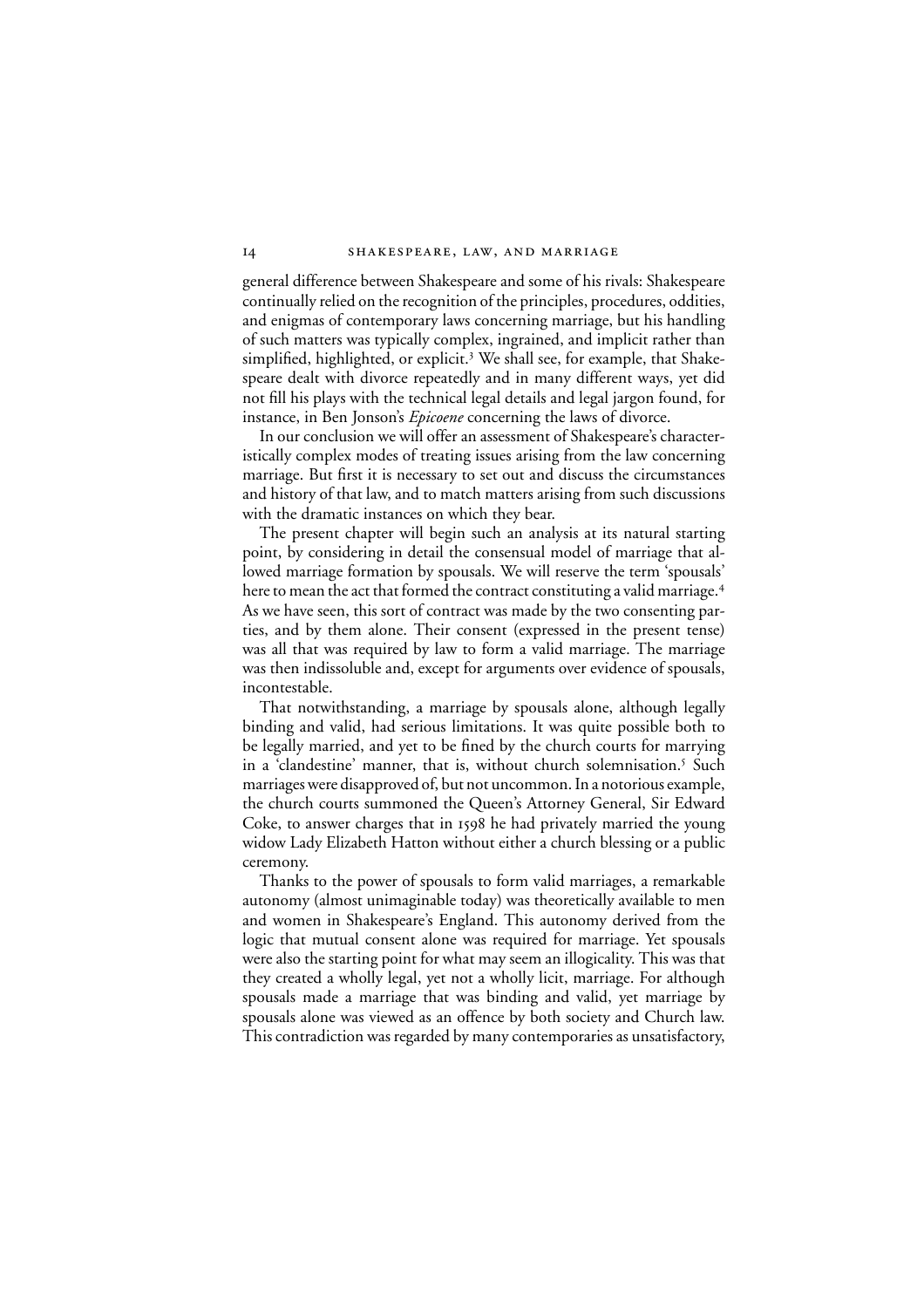and especially by families who deplored the excessive freedom – as they saw it – allowed a bride and groom.

Other difficulties over spousals arose from the definition of consent itself. According to Henry Swinburne's important (if not entirely reliable) *Treatise of Spousals or Matrimonial Contracts*, written c. 1600, <sup>6</sup> consent to marry was legally understood to be an inward state, constituted by a sober and wellconsidered intention. No particular formula of words or deeds was required to give valid consent; a variety of signs, not all of them even verbal, was accepted as sufficient to indicate the existence of this consenting state. Not surprisingly, there were often difficulties in the interpretation of such signs, as seen in many cases contested in church courts.

Indications of inward states by words or gestures are also fundamental to drama. Law courts, like theatre audiences, may find that this is problematic because communication and verification of 'authentic' inner intent is not an easy matter.<sup>7</sup> For the law of evidence in disputed marriage cases, as for the theatre, the opinions of spectators were crucial. In contested cases over spousals two witnesses at the least were required by the church courts, which caused many problems.<sup>8</sup> As we shall see in chapter 6, witnesses (including lawyers and clergy) could be punished or even excommunicated if they had attended clandestine marriages. Also, witnesses to marriages or marriage negotiations could be biased in favour of one party or the other, or like Shakespeare himself they may have had unreliable memories.<sup>9</sup>

Confusion about spousals was a lively topic which often inspired Elizabethan or Jacobean playwrights. We will see that, regardless of the period or locale of his dramatic settings, Shakespeare's depictions of marriage usually mirrored the laws and practices of contemporary England. Yet, because those laws were so perplexing, Shakespeare's plays also often posited or mooted extremely complex situations concerning spousals. Whether he used mirror-like modes of representation, or fantastically mooted complexities, it does seem that Shakespeare was somewhat spousal obsessed; representations of spousals are found in a wide variety of his dramatic settings, and they serve many differing dramatic purposes.

We may get a sharper sense of the sort of problems created by the contemporary marriage laws by noting briefly the failure of one attempt at reform. The post-Reformation statute 32 Hen. VIII c.38 (1540) set out to remedy an alleged abuse due to the 'usurped Power of the Bishop of Rome'.<sup>10</sup> This abuse was that church courts would invalidate a marriage (as bigamous) whenever either man or wife were shown to have previously made an earlier marriage contract (spousals) with another party. So a longstanding consummated marriage, perhaps with children, could be undone by disclosure of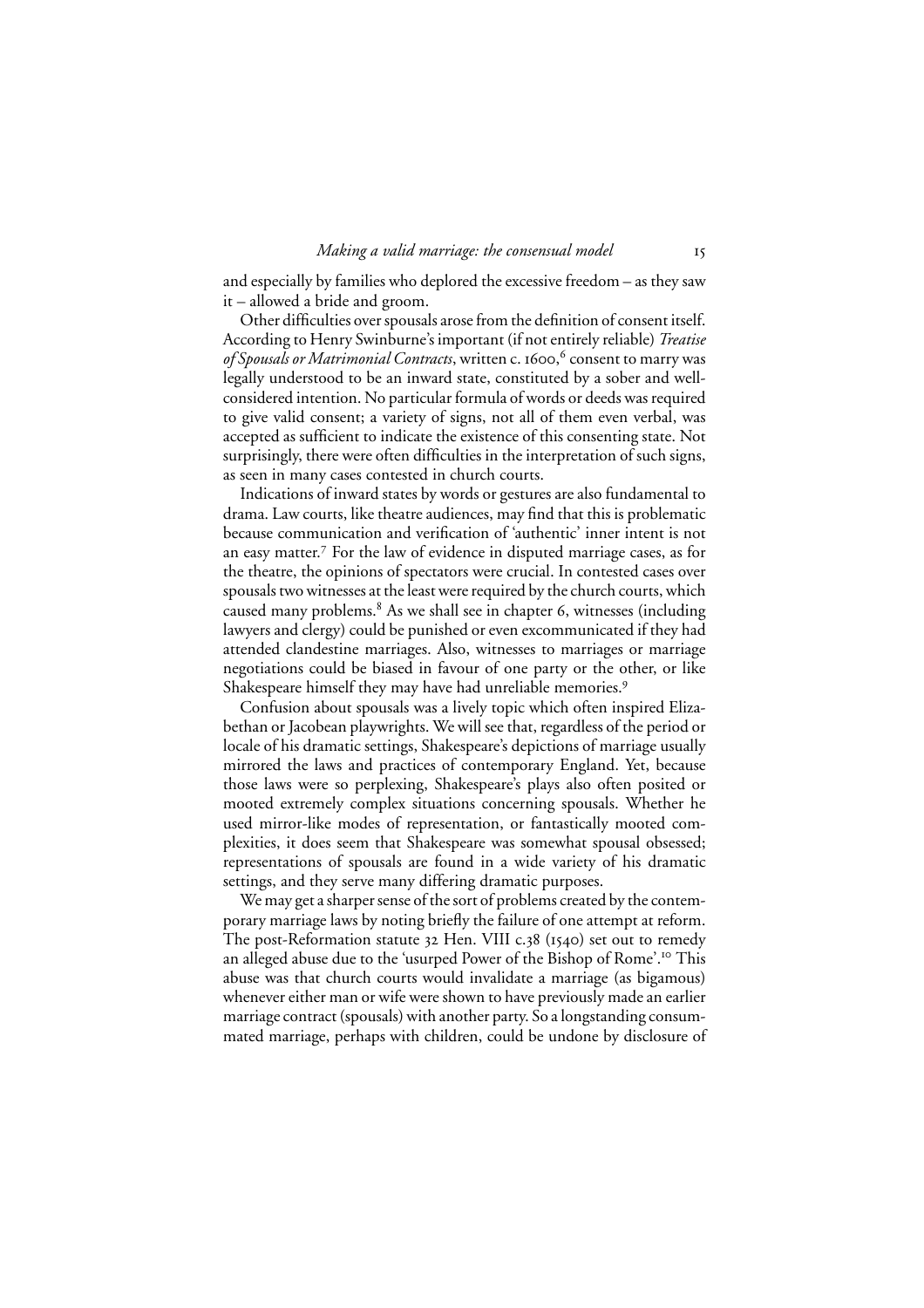a prior unconsummated contract. But this Act of 1540, far from curing the problem, itself turned out to be the cause of further abuses. The Act is titled 'An Act concerning Pre-contracts of Marriages, and touching Degrees of Consanguinity'.<sup>11</sup> The 'pre-' in the term 'pre-contracts' implies that after a spousal contract some further legal steps were needed to form a binding marriage, which was not true.<sup>12</sup> However, 'pre-' does correctly indicate that spousals were generally understood to be only part of a marriage process to be accompanied by public announcement, church solemnisation, and various celebrations.

To prevent longstanding marriages being overturned, the Act deemed 'lawful good just and indissoluble, notwithstanding any [prior] Pre-contract or Pre-contracts of Matrimony not consummate with bodily Knowledge' any marriage that is made 'within this Church of *England* . . . being contract and solemnised in the Face of the Church, and consummate with bodily Knowledge or Fruit of Children or Child'. The Act removed from the church courts powers to dissolve such a subsequent consummated marriage, claiming to put right a source of notorious abuse. However, only eight years later this Act was repealed by 2 & 3 Edw. VI c.23 (1548), because it had itself resulted in unforeseen 'ungodly' abuses, or 'divers Inconveniences (intolerable in manners to Christian Ears and Eyes)'. Risking offence to ears and eyes, the Act did name the abuses where feigned pre-contracts served lust: 'Women and Men breaking their own Promises and Faiths . . . set upon Sensuality and Pleasure'.<sup>13</sup> The legislators' good intentions had overlooked the human propensity to act on 'bodily Lust'; attempts at legal regulation of 'Faith and Truth' had allowed the pretext of (an invalid) marriage to be used for seduction.

#### history

The failure of Henry VIII's 1540 attempted legal reform illustrates how efforts to regulate marriage were fraught with difficulties and paradoxes in Tudor England (indeed they still are today). Such problems had a long European history. Most difficulties over marriage contracts still relevant in Shakespeare's age had their beginning in disagreements between canonists in twelfth-century Europe on the requirements for the formation of a valid marriage.<sup>14</sup> One view, supported by Gratian and the Bolognese school, argued that all that was necessary to make a valid contract of marriage was the consent of both parties to the marriage. Subsequent consummation would then make the marriage indissoluble, but if such a contracted marriage was unconsummated, a second consummated contract would be valid and take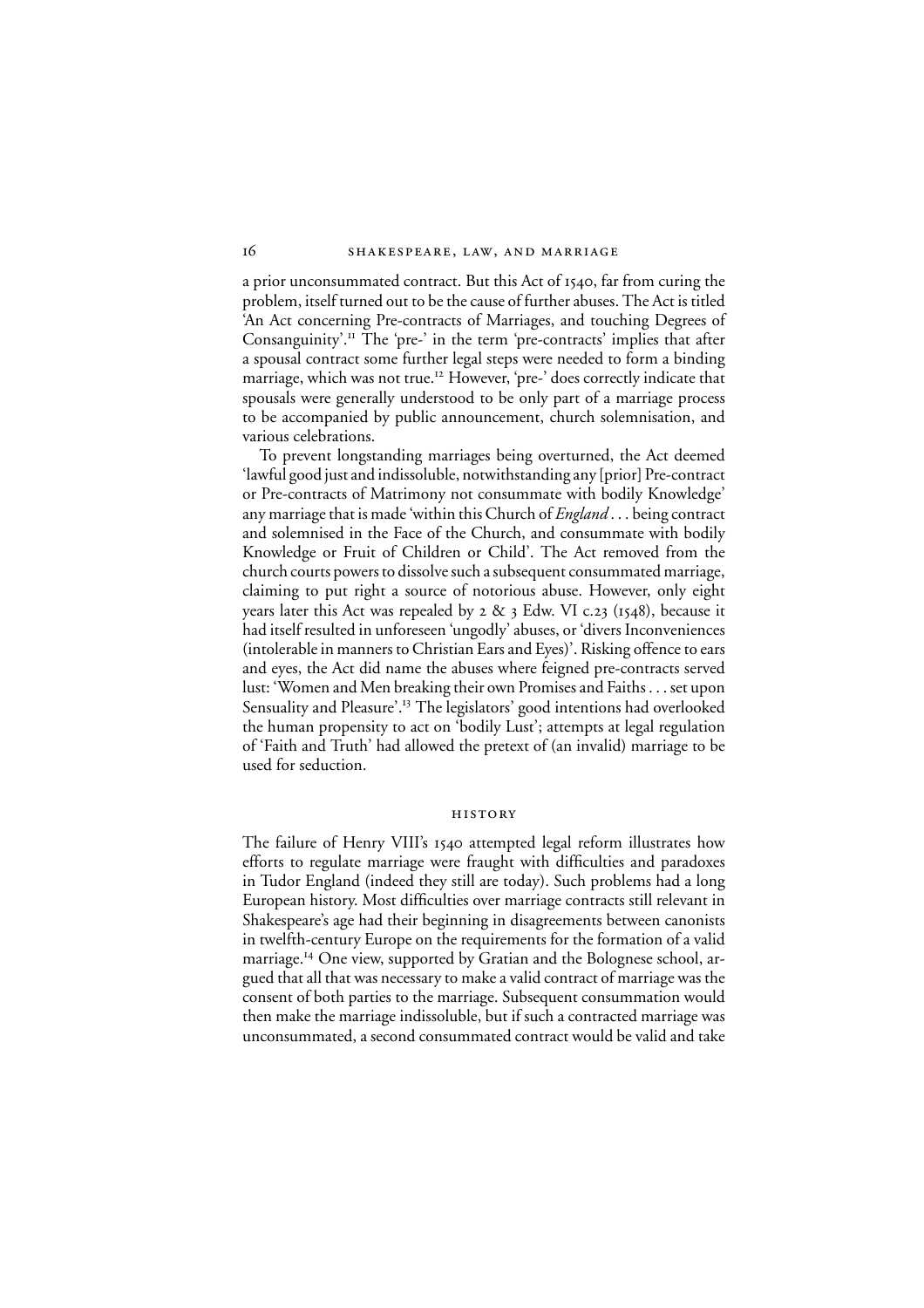precedence over the unconsummated first contract.<sup>15</sup> An alternative view was put forward by Peter Lombard and the Parisian school of canonists, who considered that if the formulation of Gratian was accepted it would raise difficult theological questions about the nature of the marriage between the Virgin Mary and St Joseph. Lombard's argument was that a contract of marriage could be made in two ways: by *verba de praesenti* or *verba de futuro*. The former, words of present consent, immediately created a valid marriage. Nothing more was needed.<sup>16</sup> So an unconsummated contract using words of present consent would take priority over any subsequent marriage, whether or not consummated. However, a contract formed by words of future consent could be dissolved by mutual agreement unless it had been followed by consummation, and if unconsummated would not take priority over a subsequent consummated contract. A contract formed by words of present consent could not be dissolved either unilaterally or by agreement.

A contract *per verba de futuro* could be conditional, with, for example, a condition relating to payment of a marriage portion or the agreement of a parent. In this case the contract did not become a valid marriage until the performance of the condition, unless the marriage was consummated. So, although a marriage *per verba de futuro* could be dissolved by mutual agreement if not consummated, one *per verba de praesenti* could not.

In the late twelfth century Pope Alexander III in a number of decretals accepted the views of Peter Lombard and the Parisian school, in which merely *verba de praesenti* formed a valid marriage.<sup>17</sup> So the consent of parents, or other family, or lords, was not necessary for validity. Nor was endowment at the church door a requirement. Importantly, neither lack of public ceremony nor lack of priestly blessing would invalidate such a marriage. But there were certain circumstances in which no valid contract of marriage could ever be entered into. Here a dirimentary impediment acted to prevent a valid marriage being formed. Impediments included lack of capacity on the part of either party to contract marriage, duress, pre-contract, or prohibitions on marriages between parties related in some way. Evidence of an impediment could prevent a marriage taking place, and could also be produced in a suit for nullity or divorce.<sup>18</sup>

The parties' consent, the sole fact to be established, could be given by words, or by signs such as the giving and receiving of a ring and handfasting,<sup>19</sup> or by the agency of a third party.<sup>20</sup> Handfasting meant the joining of hands accompanied by mutual agreement to be married, either immediately or in the future; giving of a ring could include an exchange of parts of a ring or gifts of other jewellery or even silver coins. Sometimes the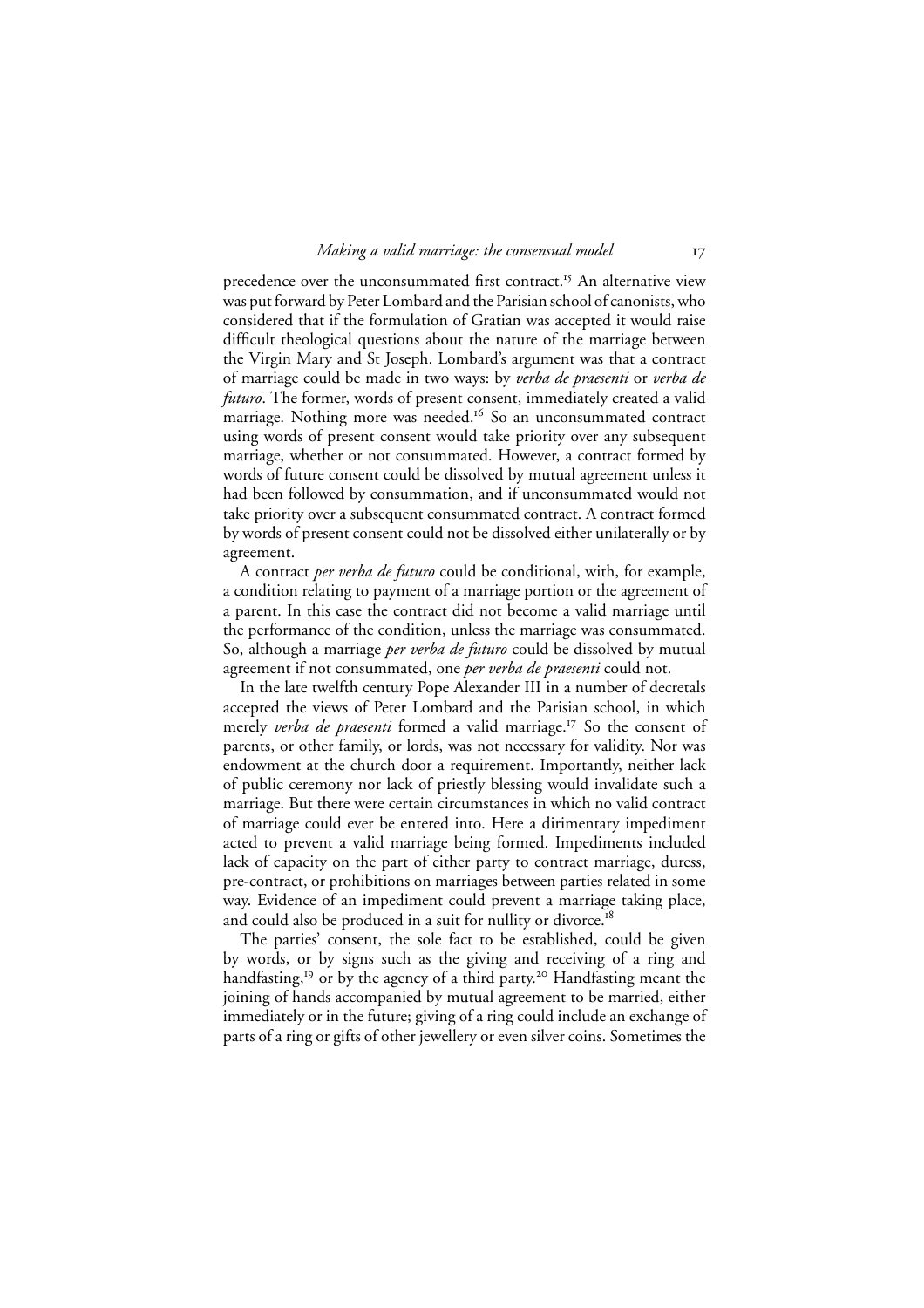consent giving was performed in public, but a private exchange of words or gestures of consent was common and just as binding.

#### the church courts and marriage formation

Because William I had transferred jurisdiction over matters of spiritual and moral concern from local courts to church courts (although this transfer was not completed until the twelfth century), the enforcement of the law of marriage in later medieval and early modern England was the concern of the Church. So, although the English common law dealt with disputes concerning real property (land) arising from marriage, from the mid-twelfth century until the mid-nineteenth century litigation about formation of marriage took place in the church courts.

By adopting Pope Alexander's consensual model for marriage formation the Western Church also accepted an individualistic view of marriage, in which (in theory) the importance of control by family, feudal lord, king, or church solemnisation was subordinated to individual consent.<sup>21</sup> Perhaps inevitably, this model gave rise to many contentious cases in church courts. In contrast to the present age, in medieval and early modern England there were large numbers of cases concerning the formation of marriage, and few for separation or divorce.<sup>22</sup> The reason for this can be found in two causes: the absence of any Church-required or state-required formalities for making a marriage valid, and the lack of any agreed formula of words to be used by contracting parties. $23$ 

The jurisdiction of the church courts was divided into non-contentious matters (mostly administrative, such as probate of wills, or grant of marriage licences), and contentious matters, which included disputes over contracts of marriage, divorce, affiliation and custody, support orders, and investigation and punishment of public and private immorality.<sup>24</sup> Contentious cases could be brought as 'instance' cases, or else as *ex officio* ones. Instance cases were the most common. Many of these were brought by one of the parties to an alleged marriage asking for its enforcement, while the other party denied marriage had ever taken place. Alternatively, in multi-party instance cases the court typically considered competing claims by several parties all claiming that the marriage they had entered into was valid, for example where a man had 'married' several women. Often unresolved questions of inheritance of property or legitimacy of children prompted such cases.

Marriage was also often at issue in *ex officio* church court cases, which were usually instigated by an archdeacon, a rural dean, or the bishop himself on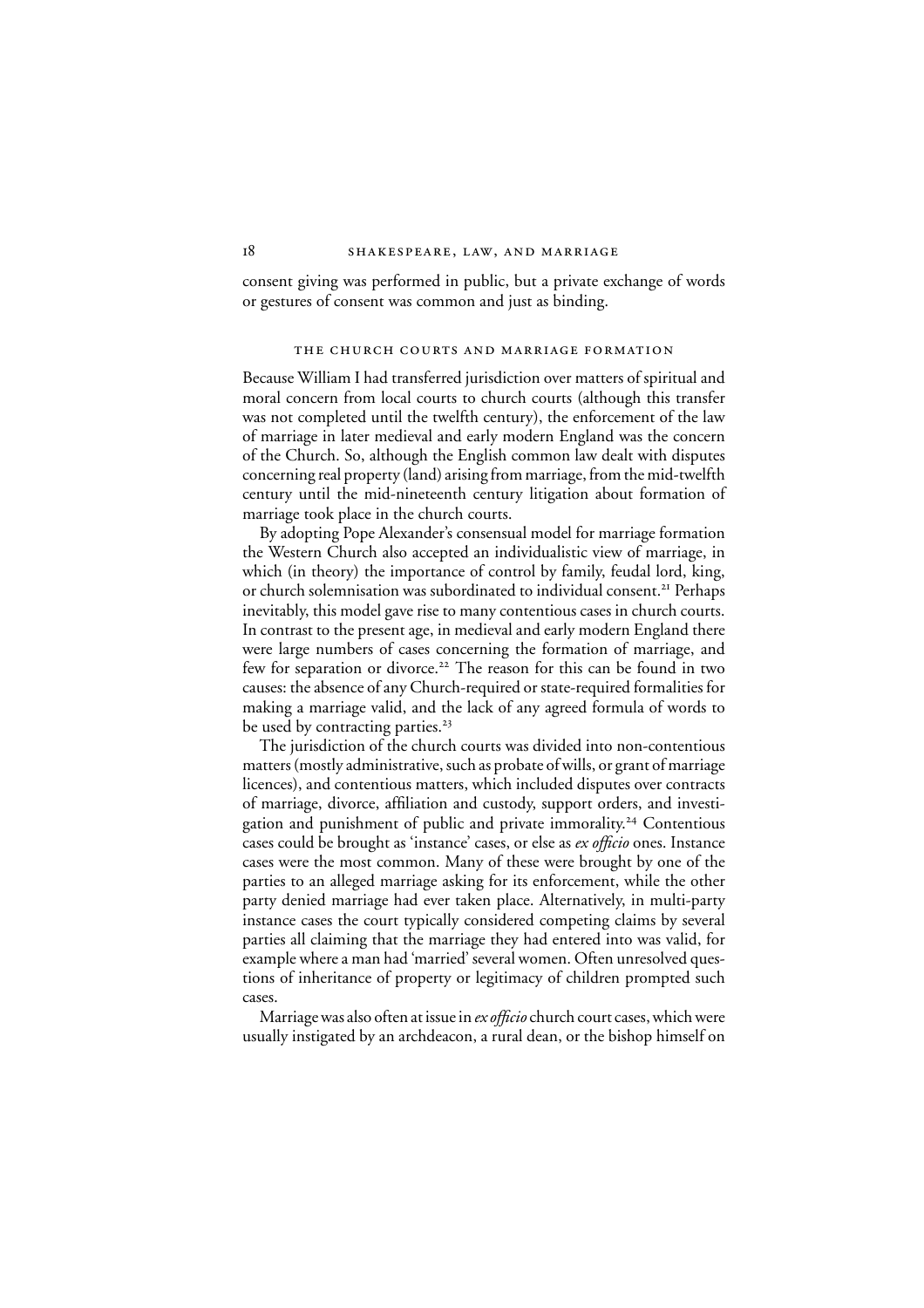the report of suspicious circumstances made to him by a court official, parish officer, or occasionally a third party. These were disciplinary prosecutions for moral and religious offences such as fornication, adultery, wife-beating and neglect, drunkenness, or other breaches of the peace. After Henry VIII forbade the teaching of canon law, the work of the English church courts was undertaken by lawyers trained at university in Roman civil law, referred to by Shakespeare as 'civil doctors'.<sup>25</sup> Although the church courts' records were in Latin, their proceedings were conducted in English so that litigants and witnesses were heard. The large number of prosecutions for marital and sexual offences explains why the church courts were colloquially known as 'bawdy courts', and why their records are of interest to social historians. Long after the Reformation, English church courts continued to play an important role in the public regulation of private morality.

The early modern church courts were often portrayed by later historians as unpopular – at best ineffective (failing to pursue offenders), and at worst corrupt. However, more recently such opinions have been criticised because they were based on evidence provided by the writings of contemporary Puritans who wanted a more strenuous enforcement of public moral discipline, or the pronouncements of common lawyers critical or jealous of the Church's jurisdiction.<sup>26</sup>

#### shakespeare and making a marriage

The making of a marriage by mutual consent is either described or portrayed in nearly every one of Shakespeare's plays. For instance, Shakespeare often alludes to or portrays marriage formation by handfasting, as in *The Winter's Tale* 1.2.104–7, *Cymbeline* 1.5.78, *All's Well That Ends Well* 2.3.177, *The Winter's Tale* 4.4.381–2, and *The Tempest* 3.1.88–91. Also, in Shakespeare's plays, words of consent to marriage are sometimes replaced by gestures indicating consent.<sup>27</sup> Thus, following Claudio's marriage-contracting words, 'Lady, as you are mine, I am yours. I give away myself for you, and dote upon the exchange', bashful Hero of *Much Ado About Nothing* speaks with no lines audible to the assembled witnesses or the theatre audience. She only whispers in Claudio's ear, and probably also makes her intent outwardly known by taking Beatrice's merry advice to: 'Speak, cousin. Or, if you cannot, stop his mouth with a kiss, and let not him speak, neither' (*ADO* 2.1.288–92).

Indeed, the word 'contract' is almost exclusively reserved in Shakespeare's use for spousal contracts that established marriages.<sup>28</sup> However, the converse is not the case. The making of a marriage contract is variously called by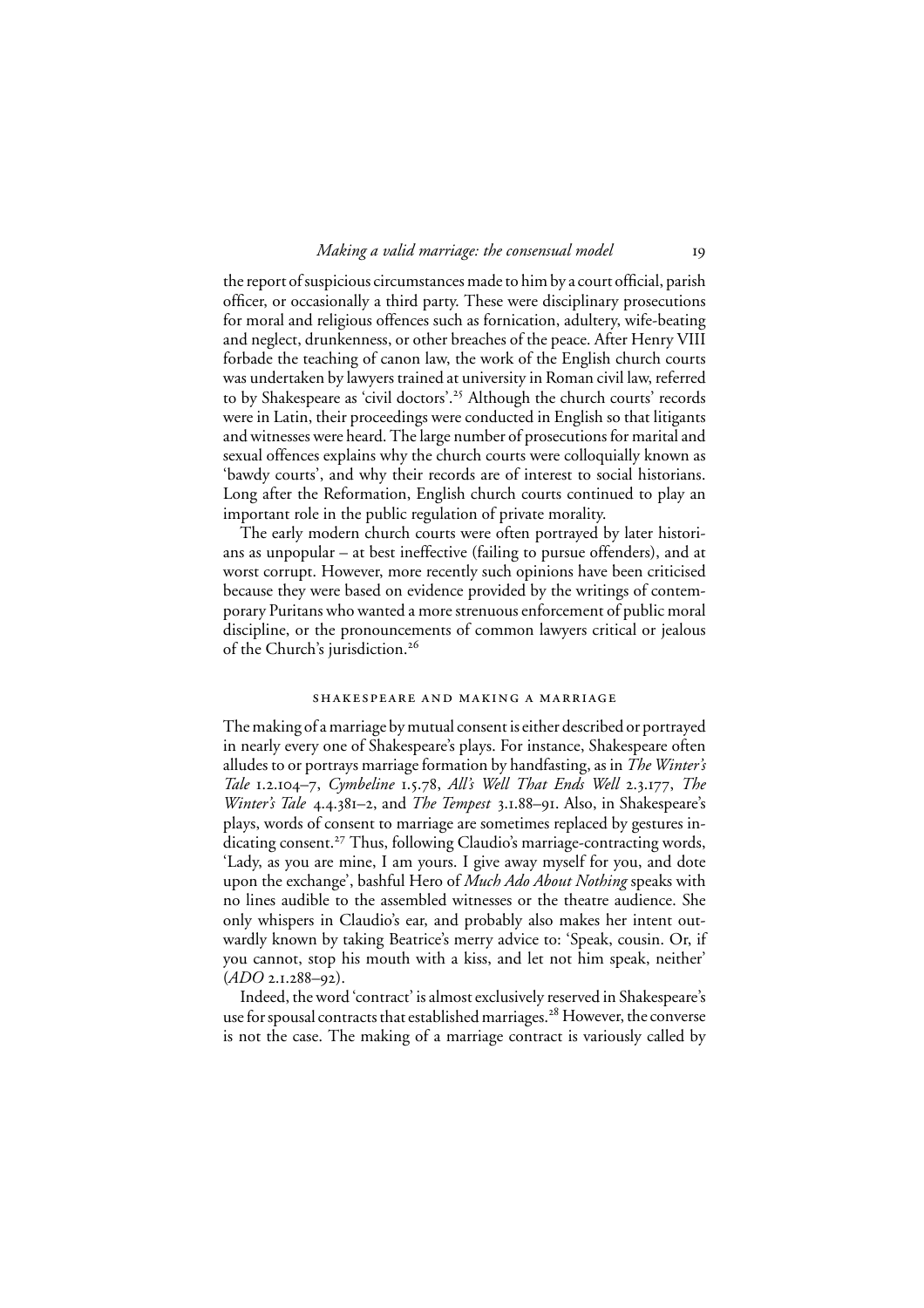Shakespeare a spousal, espousal, contract, pre-contract or just marriage. This variety of terms matches the frequency of Shakespearian portrayals of marriage formation. The multiplicity of terms Shakespeare used also alerts us to a nuanced awareness of the practical and theoretical perplexities over marriage contracts in his age.

Some fine distinctions arise where the dramatic portrayal of spousals by Shakespeare is not accompanied by its explicit identification as a marriage. An example lies in the marriage by spousals made between Ferdinand and Miranda in *The Tempest*. There is no basis for the suspicion expressed by one critic that a *per verba de futuro* contract is implied by the wording of their agreement to marry.<sup>29</sup> Rather, they clearly undertake spousals *per verba de praesenti*. For Miranda's 'I am your wife, if you will marry me' (*TMP* 3.1.83) is not in any way a future promise, and if it is conditional the condition is immediately met in Ferdinand's reply to her question 'My husband then?', which is 'Ay, with a heart as willing / As bondage e'er of freedom. Here's my hand.' To this Miranda offers her reply in the form of a traditional handfasting: 'And mine, with my heart in 't' (3.1.88–91). The couple's intention here could not be clearer: it is to express a mutual, immediate, full and unconditional consent to be married, which in turn does make them married. What is odd is that Prospero subsequently makes what he calls the 'gift' of Miranda to Ferdinand, calling this transaction a 'contract' (4.1.8, 4.1.19). For Prospero knows that the pair have already privately expressed their mutual consent. What he has in mind will be discussed in chapter 5, on marriage solemnisation.

Since, if there were no impediments, genuine consent created a marriage, it was typical and correct for contracted parties awaiting (or even in the absence of) church solemnisation of the marriage to be referred to as a 'husband' or 'wife' (as are Kate in *The Taming of the Shrew* 2.1.317 and Antonio in *Measure for Measure* 4.1.70). Yet there was simultaneously a widespread notion that unsolemnised 'betrothal' was different from a solemnised and consummated marriage, and so the language of Shakespeare's plays contains over a dozen references to the betrothed or betrothing, usually referring to eager lovers, and most probably indicating those having undertaken *de futuro* spousals and not yet having solemnised or consummated their union.

Falstaff as a recruiting officer plans to extort money from unwilling 'contracted bachelors, such as had been asked twice on the banns' (*1H4* 4.2.17–18). A gloss on the status of Falstaff's victims as 'contracted bachelors' raises interesting distinctions. 'Bachelors' was mainly used by Shakespeare to specify unmarried men (as in 'Are you a married man or a bachelor?'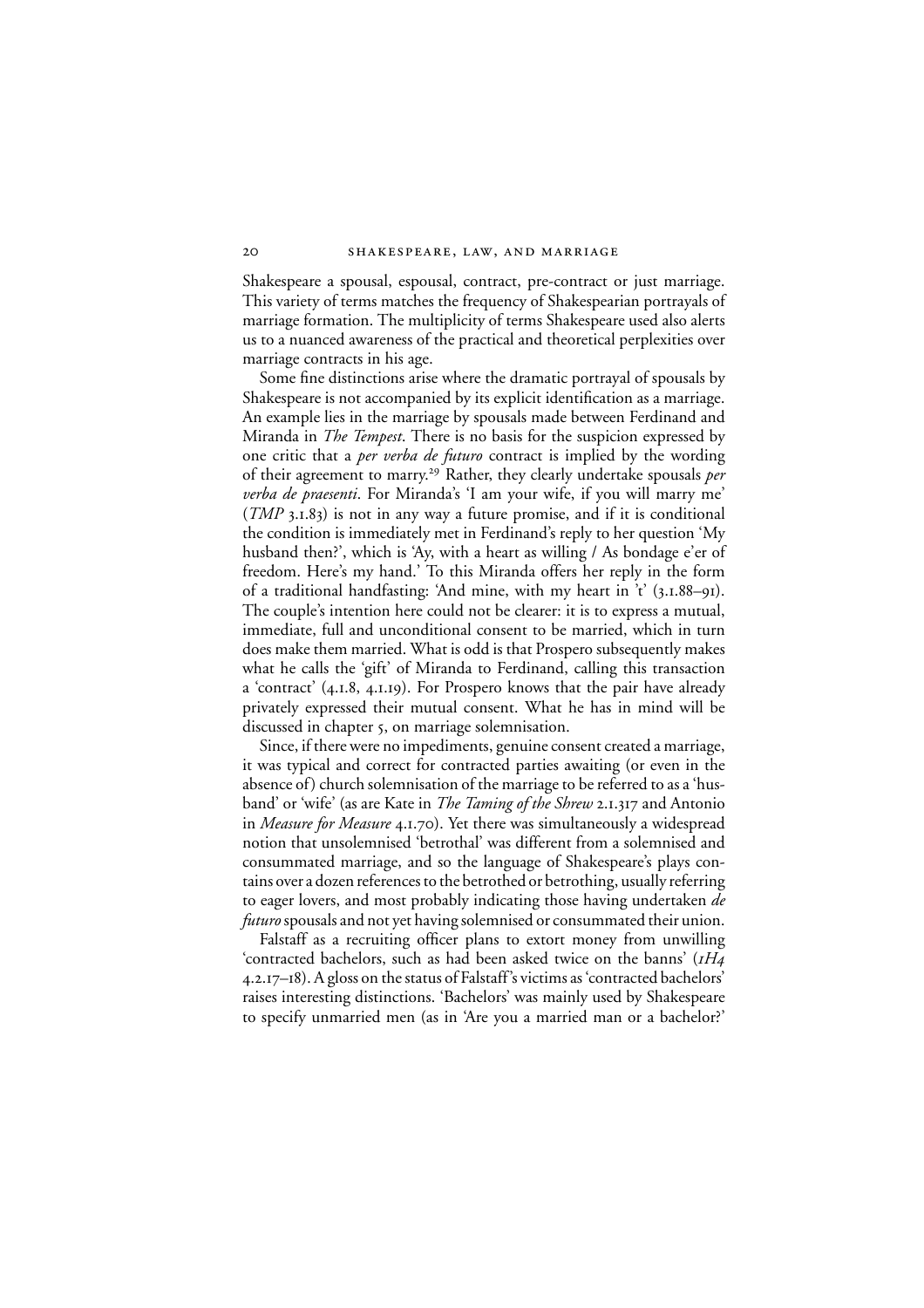*JC* 3.3.8). But sometimes marriage law made for ambiguity, as in *A Midsummer Night's Dream* 2.2.65 where Hermia calls Lysander a 'virtuous bachelor' in a context in which their marital status following betrothal is at issue. Hermia denies Lysander's wish to sleep by her side, despite his claim that their 'Two bosoms [are] interchained with an oath; / So, then, two bosoms and a single troth' (*MND* 2.2.55–6). So, as far as Hermia was concerned, but not Lysander, betrothal is not full marriage.<sup>30</sup> Both in some sense were right; the Church condemned his wish to consummate a marriage before solemnisation, but it also saw those who were 'interchained with an oath' as fully married.

Claudio's remark, made in response to Hero's father's suggestion that it was he, Claudio, with whom she had had sexual relations before the church ceremony, very probably closely mirrored a typical social attitude (although not Prospero's attitude in *The Tempest*). This attitude is clearly expressed when Romelio in John Webster's *The Devil's Law-Case* holds that 'no scandal' will attach to a pregnancy out of wedlock if a 'precontract' is believed to have been previously 'exactly done'.<sup>31</sup> Claudio says that if he had been Hero's sexual partner, then their status as pre-contracted would 'extenuate the forehand sin' (*ADO* 4.1.50). It is difficult to be certain if the spousals of Claudio and Hero were made *per verba de praesenti*, for, as we have mentioned, Hero's whispered words are not heard by any witness.<sup>32</sup> But even if they had been made *de futuro*, the alleged intercourse would have made the spousals irrevocable.

Thus Claudio alludes to widespread toleration of the 'sin' that legally would turn a *de futuro* marriage contract made sincerely into a full marriage. Such toleration was not extended to those who made insincere promises of marriage for dishonest purposes. Such cases are often treated satirically by Shakespeare. So the scurrilous Lucio is said to have 'promised' Kate Keepdown 'marriage' (*MM* 3.1.458–60), and Falstaff has egregiously broken faith in a long relationship with Mistress Quickly (during 'twenty-nine years come peascod-time', she says in *Henry IV, part 2* 2.4.387).

Proffering a promise of marriage to seduce or for other illicit purposes was an offence. If accepted, such an offer constituted a valid marriage contract, which if unfulfilled could result in fines and an order to do penance in the church courts. This situation is travestied when the Lord Chief Justice is forced to adjudicate when he comes upon a street brawl between Falstaff and the officers attempting to arrest him for his debt to Mistress Quickly. Showing great attention to detail, yet failing to name the two witnesses required by church courts, Quickly claims that Falstaff owes her: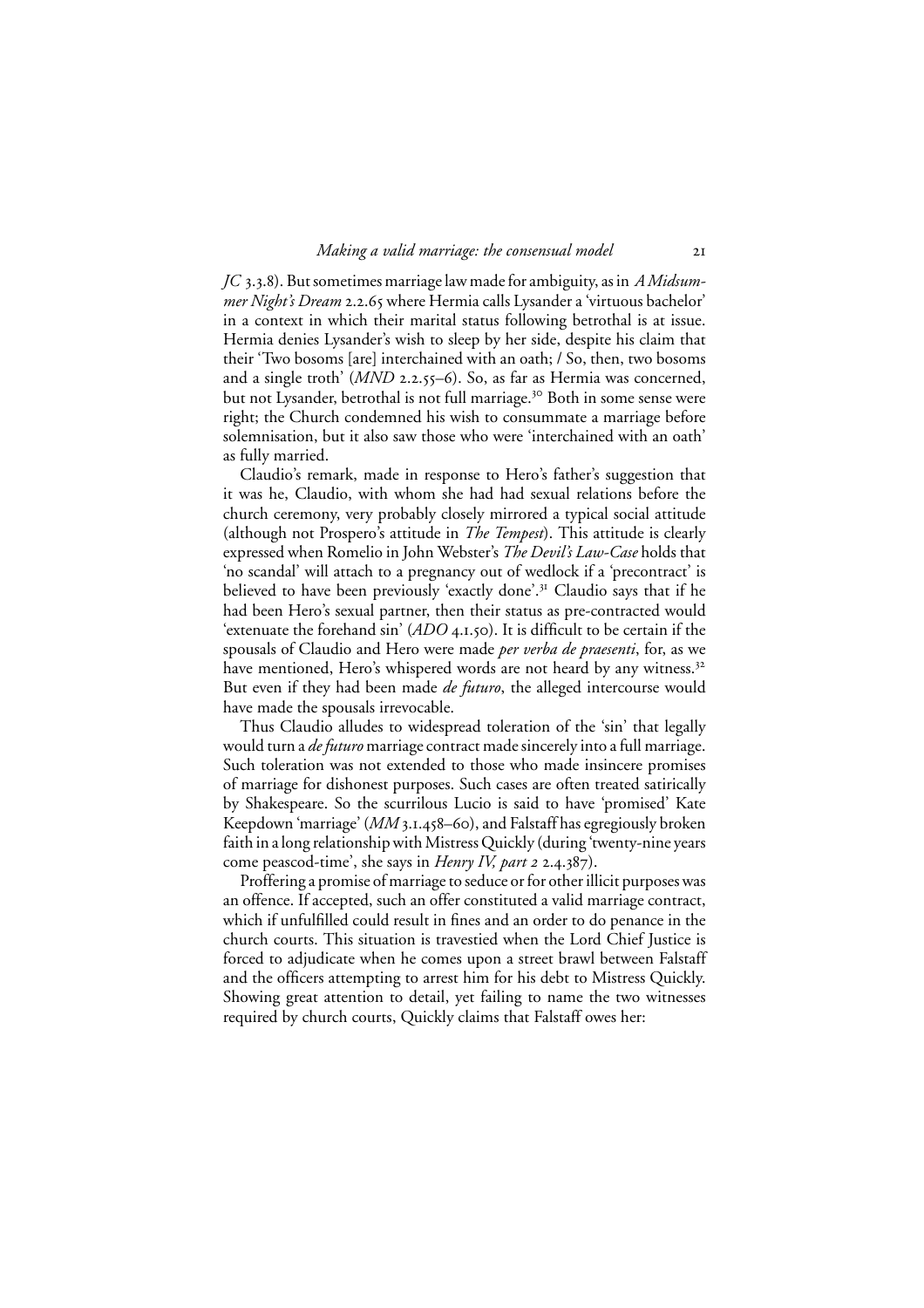Marry, if thou wert an honest man, thyself, and the money too. Thou didst swear to me upon a parcel-gilt goblet, sitting in my Dolphin chamber, at the round table, by a sea-coal fire, upon Wednesday in Wheeson week, when the Prince broke thy head for liking his father to a singing-man of Windsor – thou didst swear to me then, as I was washing thy wound, to marry me, and make me my lady thy wife. Canst thou deny it? Did not goodwife Keech the butcher's wife come in then, and call me 'Gossip Quickly' – coming in to borrow a mess of vinegar, telling us she had a good dish of prawns, whereby thou didst desire to eat some, whereby I told thee they were ill for a green wound? And didst thou not, when she was gone downstairs, desire me to be no more so familiarity with such poor people, saying that ere long they should call me 'madam'? And didst thou not kiss me, and bid me fetch thee thirty shillings? I put thee now to thy book-oath; deny it if thou canst. (*2H4* 2.1.87–105)

Not minding giving false testimony to the Chief Justice, Sir John does deny it, supplying a marvellous overplus of detail himself:

My lord, this is a poor mad soul, and she says up and down the town that her eldest son is like you. She hath been in good case, and the truth is, poverty hath distracted her. But for these foolish officers, I beseech you I may have redress against them. (*2H4* 2.1.106–10)

The Chief Justice is not impressed, and comes to the point succinctly:

You have, as it appears to me, practised upon the easy-yielding spirit of this woman, and made her serve your uses both in purse and in person . . . Pay her the debt you owe her, and unpay the villainy you have done with her. The one you may do with sterling money, and the other with current repentance. (*2H4* 2.1.116–23)

The Chief Justice has not got sufficient evidence of a marriage contract having been formed, despite the alleged oath on a 'parcel-gilt goblet', and so merely orders a repayment of the debt and repentance for using her sexually. Here the judge either responds to a lack of proven serious consent, which would invalidate spousals according to Swinburne, or possibly his actions reflect a weakness in existing legal means to control 'moral' offences, much complained of by Puritans.<sup>33</sup>

Moving to the opposite end of the social hierarchy, we may note that when Shakespeare dramatised marriages involving important property or political negotiations, the contingent nature of a conditional *de futuro* contract makes the concept of a marital 'pre-contract' unproblematic. Both Princess Margaret in *Henry VI, part 1* and Princess Katherine in *Henry V* agree to marriage with kings of England conditional on their fathers' approval, surely meaning political approval. The former responds with justified caution to Suffolk's proxy wooing (*1H6* 5.5.83), the latter directly to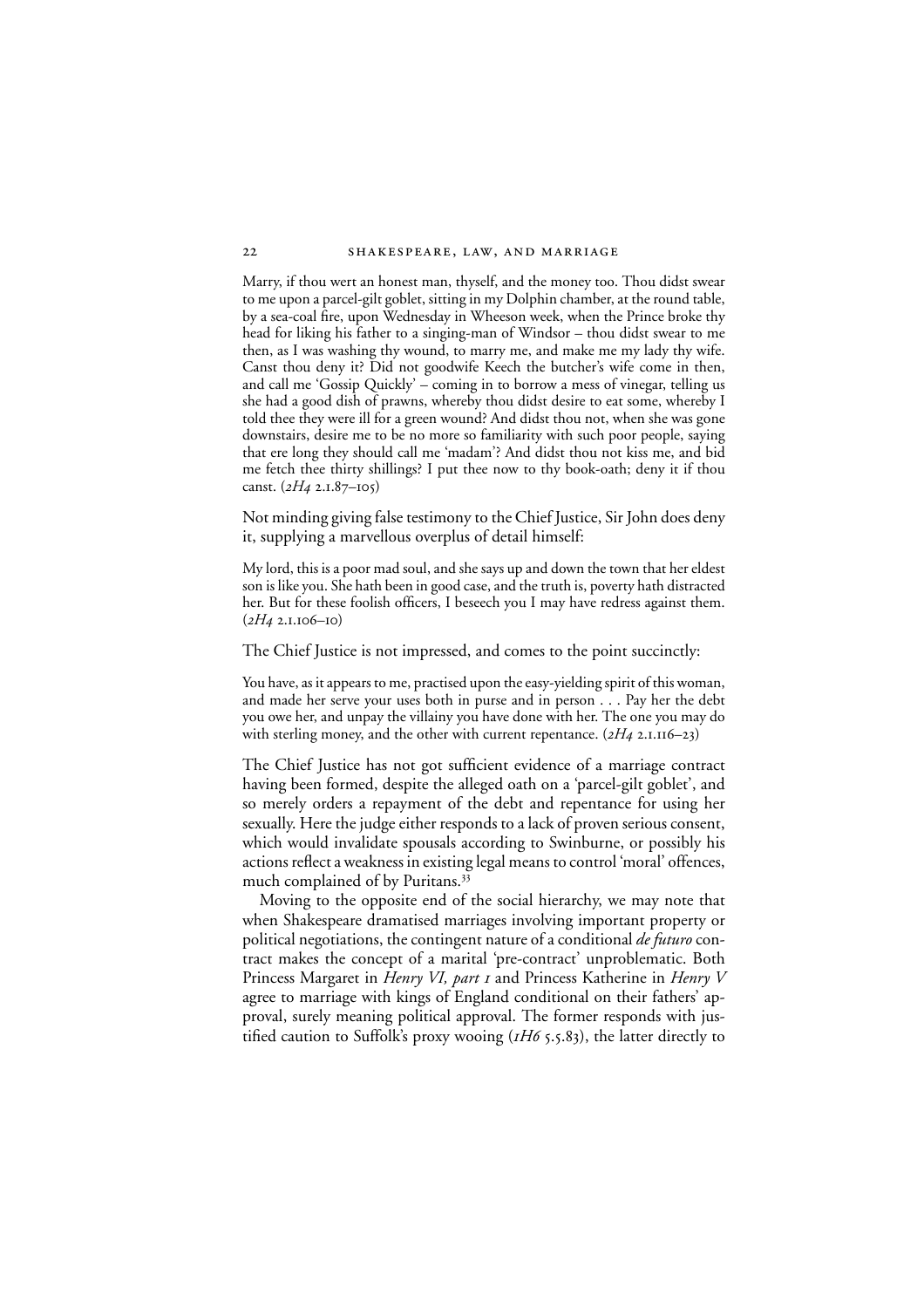Henry V, but in broken English: 'Dat is as it shall please de *roi mon père'*  $(H_5, 2.243 - 5).$ 

Shakespeare mainly reserved the term 'spousal' as a synonym for a marriage made in contexts involving great social or dynastic significance. It seems that for him 'spousal' was an elevated term, mainly useful for bearing political import. Political does not mean honourable, necessarily. For instance, when the odious Saturninus chooses, on very dubious grounds, to marry the barbarian enemy Queen Tamora (*TIT* 1.1.261–2), he exits to the Pantheon saying: 'There shall we consummate our spousal rites' (1.1.334).

Less dishonourably, Henry V cements territorial gains in war by means of his marriage with Katherine of France. Katherine's mother Queen Isabel comments:

> God, the best maker of all marriages, Combine your hearts in one, your realms in one. As man and wife, being two, are one in love, So be there 'twixt your kingdoms such a spousal That never may ill office or fell jealousy, Which troubles oft the bed of blessed marriage, Thrust in between the paction of these kingdoms To make divorce of their incorporate league.  $(H_5, 2.354 - 61)$

Isabel's metaphor of a secure 'spousal' of the kingdoms, with no fear of future divorce, conveys a vain hope, as revealed in the play's final chorus a few lines later. Her use of marriage as a figure for a close bond employs the term 'spousal' because the bond will be between great nations.

Shakespeare sometimes used the related term 'to espouse' in similarly exalted metaphoric contexts (*LUC* 20; *H5* 4.6.26), and once in a parodic context. In this the ludicrously grandiloquent Pistol invites Nym to 'espouse' the diseased Doll Tearsheet (*H5* 2.1.75), a parody usage indicative of the fact that, like 'spousal', 'to espouse' is generally used by Shakespeare to indicate a politically important marriage. So King Richard III has his wife killed for dynastic reasons, and, wooing by proxy, obtains Queen Elizabeth's 'consent' that 'He should espouse Elizabeth her daughter' (*R3* 4.5.18). Fortunately, Richard is killed first. In a happier context, Pericles at Diana's shrine describes himself as 'the King of Tyre, / Who, frighted from my country, did espouse / The fair Thaisa at Pentapolis' (*PER* s.22.22–4), precipitating the play's second recognition scene between the royal husband and wife.

The complications of a politically important espousal are seen in *The First Part of the Contention*where the word 'espouse' is used twice to describe the marriage of King Henry VI and Margaret. We should first note the rule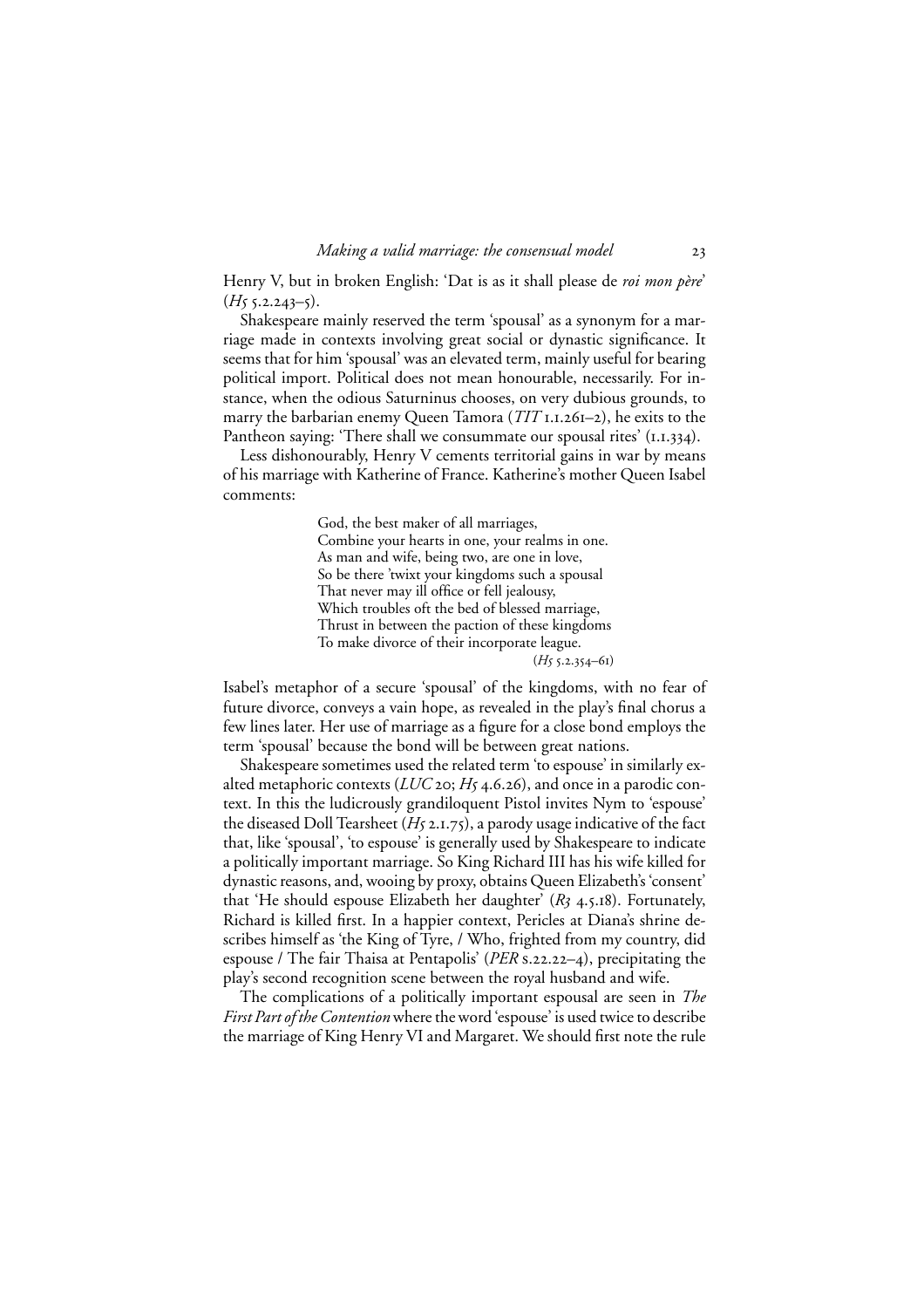governing marriage by proxy, or by a 'Proctor' (according to Swinburne): 'A general Mandate to contract Marriage is not sufficient unless his [the actual husband's] Ratification do follow.'<sup>34</sup> In the first instance Henry's agreement to marry Margaret, made by his proxy Suffolk before many witnesses, appears to have been made in the present tense, and it is ratified by Henry's gesture of a kiss:

SUFFOLK As by your high imperial majesty I had in charge at my depart for France, As Procurator to your excellence, To marry Princess Margaret for your grace, So, in the famous ancient city Tours, In presence of the Kings of France and Sicil, The Dukes of Orléans, Calaber, Bretagne, and Alençon, Seven earls, twelve barons, and twenty reverend bishops, I have performed my task and was espoused, And humbly now upon my bended knee, In sight of England and her lordly peers, Deliver up my title in the Queen To your most gracious hands, that are the substance Of that great shadow I did represent – The happiest gift that ever marquis gave, The fairest queen that ever king received. king henry Suffolk, arise. Welcome, Queen Margaret. I can express no kinder sign of love Than this kind kiss.  $(CYL_{I,I,I-I9})$ 

But in the second instance the future tense is clearly used ('shall . . . ere . . . May . . . next'), as seen in the written 'articles of contracted peace' between France and England:

Imprimis: it is agreed between the French King Charles and William de la Pole, Marquis of Suffolk, ambassador for Henry, King of England, that the said Henry shall espouse the Lady Margaret, daughter unto René, King of Naples, Sicilia, and Jerusalem, and crown her Queen of England, ere the thirtieth of May next ensuing. (*CYL* 1.1.41–7)

The contract also specifies that no dowry will be given for Margaret (1.1.59), a crucial issue to be further discussed in chapter 4. For now we must note the important difference in the tenses of the two sequential agreements, ratified *de praesenti*, and *de futuro*, which raises a question over the status of the marriage.

In *Titus Andronicus* a diversity of tenses of the verb 'espouse' is used by the Emperor Saturninus to express his shifting marriage intentions.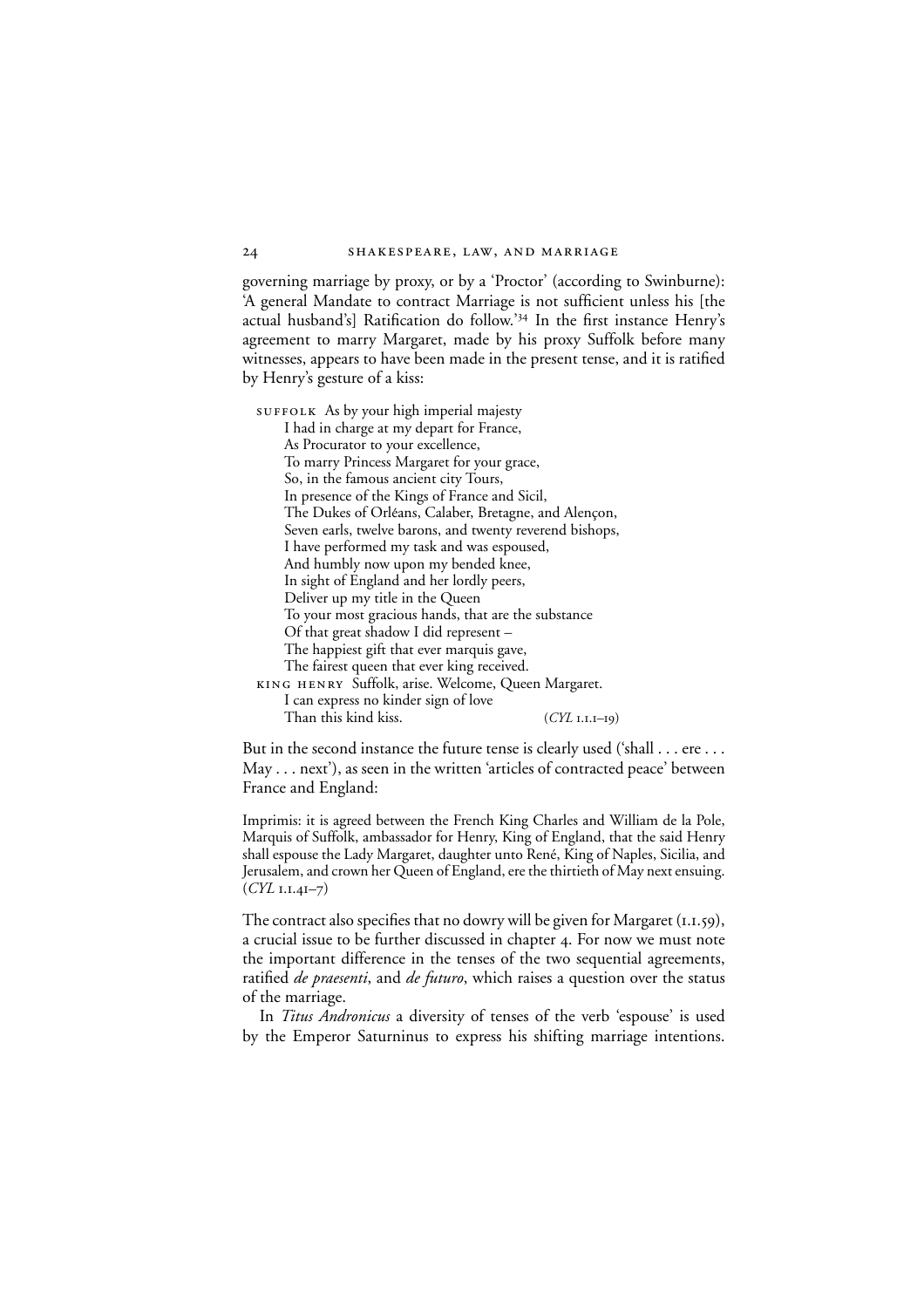Firstly, clearly in the future tense, Saturninus says he 'will' make Lavinia 'Rome's royal mistress, mistress of my heart, / And in the sacred Pantheon her espouse' (*TIT* 1.1.240–2). After he obtains her father's and Lavinia's agreement to the marriage  $(I.I.244-52$  and  $I.I.27I-3)$ , his liking almost immediately shifts to the captive Queen Tamora, as noted above. Soon after, using the pretext of Bassianus' claim of a prior promise,<sup>35</sup> Saturninus uses the present tense when he says of Tamora (as we have seen): 'I lead espoused my bride along with me'  $(1.1.325)$ .<sup>36</sup> Thus we see that the words 'spousal' and 'espouse' are used repeatedly by Shakespeare to describe the marriages of the great and powerful, and we sometimes see the proper forms for the legality of spousal contracts bent by them.

The importance in marriage contracts of the distinction of tenses of a verb led Sir Frederick Maitland to comment wittily that making such a distinction legally crucial 'was no masterpiece of human wisdom' because, 'of all people in the world, lovers are the least likely to distinguish precisely between the present and future tenses'.<sup>37</sup> Similar wit and perhaps more is exposed by Shakespeare in the wildly mooted circumstance of the 'mock' spousals of Orlando and Rosalind/Ganymede in *As You Like It*, a frolic which presents an extraordinary sort of liminal test case for questions over spousals.<sup>38</sup>

In this fantastic and highly contrived mooting, Rosalind in the disguise of the boy Ganymede, and moreover whilst play-acting the role of herself, exchanges definitively *de praesenti* spousal vows with Orlando.<sup>39</sup> In thus portraying the Ganymede character (quadruply played by a boy actor playing a girl who is playing a boy who is on request play-acting a girl) the play represents a parody of legal precision concerning spousals. In particular, Ganymede insists on the careful regulation and corrective revision of Orlando's use of grammatical tense in the proceedings. So, when during the mock spousals Celia asks 'Will you, Orlando, have to wife this Rosalind?' (*AYL* 4.1.122–3), and Orlando replies 'I will', suggesting an ambiguously *de futuro* answer, Rosalind objects 'Ay, but when?' Then Rosalind dictates and Orlando repeats the formula *per verba de praesenti*: 'I take thee, Rosalind, for wife.' Rosalind/Ganymede then also replies definitively in the present tense: 'I do take thee, Orlando, for my husband' (4.1.122–31). All is then in order for a valid marriage by spousals, except for the gender of the participants.

Marriage of a man with a boy was of course not legal, but marriage by proxy was. Could Ganymede/Rosalind serve as a proxy for herself? There is no sign here of the outward duress or inward reservation that could invalidate spousals (although a slight halting in line 130 might indicate a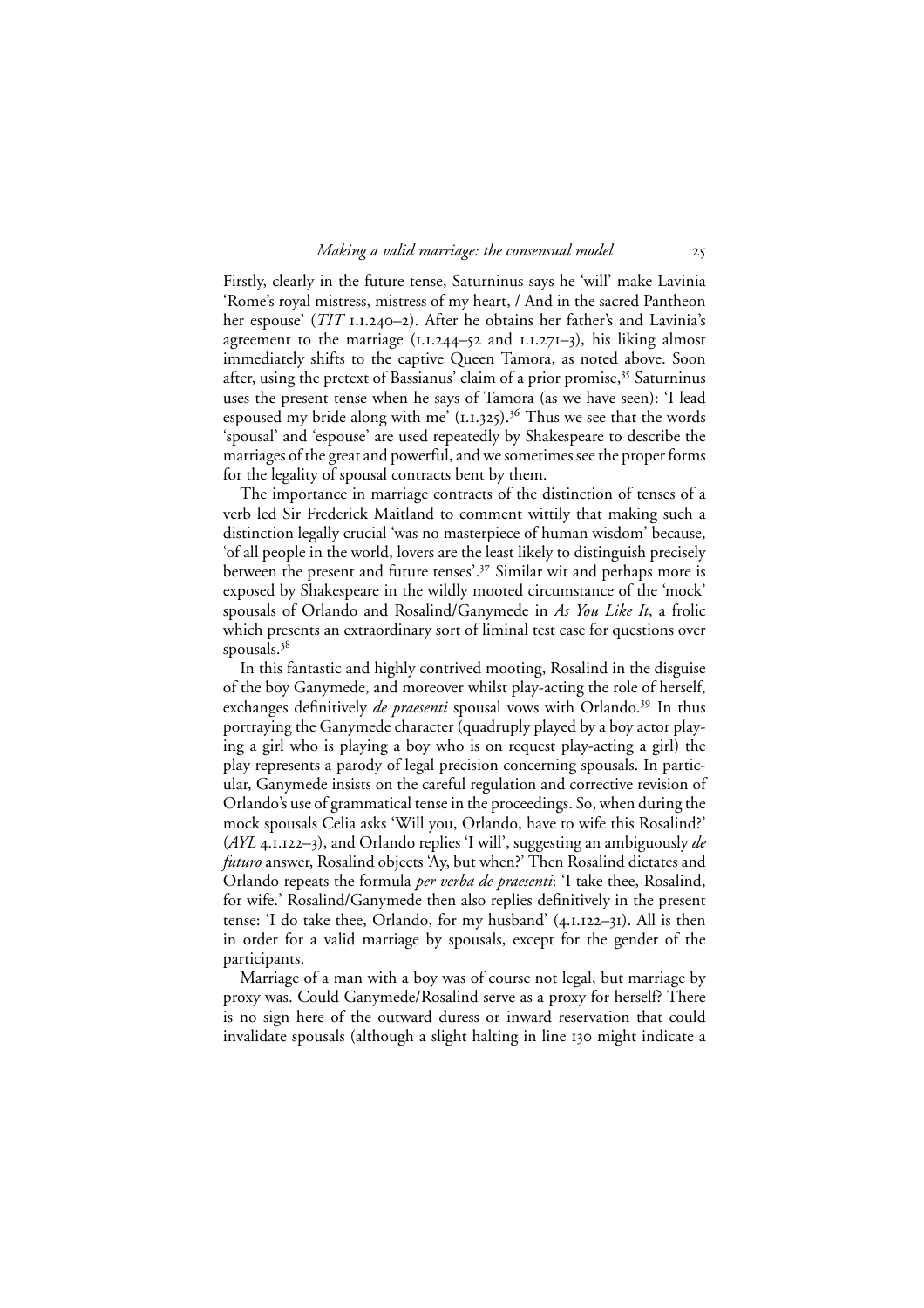brief mental hesitation, many marriages go forward with these). But is the spirit of play-acting or teasing fun here effectively a mental reservation? For Swinburne denies that matrimony is contracted when 'words of the present time are uttered in *Jeast* or *Sport*, for such wanton words are not at all obligatory in so serious a matter', and such an excuse had been used in reality to invalidate Elizabethan spousals.<sup>40</sup> Perhaps the crux of the matter lies in the question of whether or not Rosalind is wholly serious despite her love-jesting, and it may be implicit that this may be not yet fully known to herself.

The greatest perplexities for Shakespearian critics over marriage have arisen in response to Shakespeare's dramatisations of wholly unrealistic 'bed tricks'. Such tricks involve sexual consummation lacking the element of 'pure and perfect' mutual consent essential to establish a marriage insisted on by Swinburne.<sup>41</sup> Swinburne further details the circumstances in which sexual intercourse following a *de futuro* contract was taken to imply the consent forming an immediate marriage – this is only when it is undertaken 'with that affection, which doth become Man and Wife'.<sup>42</sup> In Shakespeare's dramatic bed tricks such sincere affection is impossible, since one of the parties does not know the true identity of the other. Alternatively, in these circumstances, a 'mistake of person' was an impediment rendering the marriage void. The resulting anomalies have often been discussed, preeminently in relation to *Measure for Measure*. 43

In this play Duke Vincentio, disguised as a friar, encourages Mariana to substitute for Isabella and have sexual relations with Angelo, saying:

> Nor, gentle daughter, fear you not at all. He is your husband on a pre-contract. To bring you thus together 'tis no sin, Sith that the justice of your title to him Doth flourish the deceit. Come, let us go. Our corn's to reap, for yet our tilth's to sow. (*MM* 4.1.69–74)

The Duke as friar therefore authorises sexual consummation obtained by stealth where there is a marital 'pre-contract'. The problem long noted is that the same disguised Duke formerly condemned Juliet, pregnant following an apparent pre-contract with *her* lover. He even asked her 'Repent you, fair one, of the sin you carry?' (2.3.20), which strangely contrasts with his 'no sin' advice given later in the play.

Indeed Vincentio's disapproval of Juliet is heavily driven home. Having elicited that she loves 'the man that wronged you', and so having determined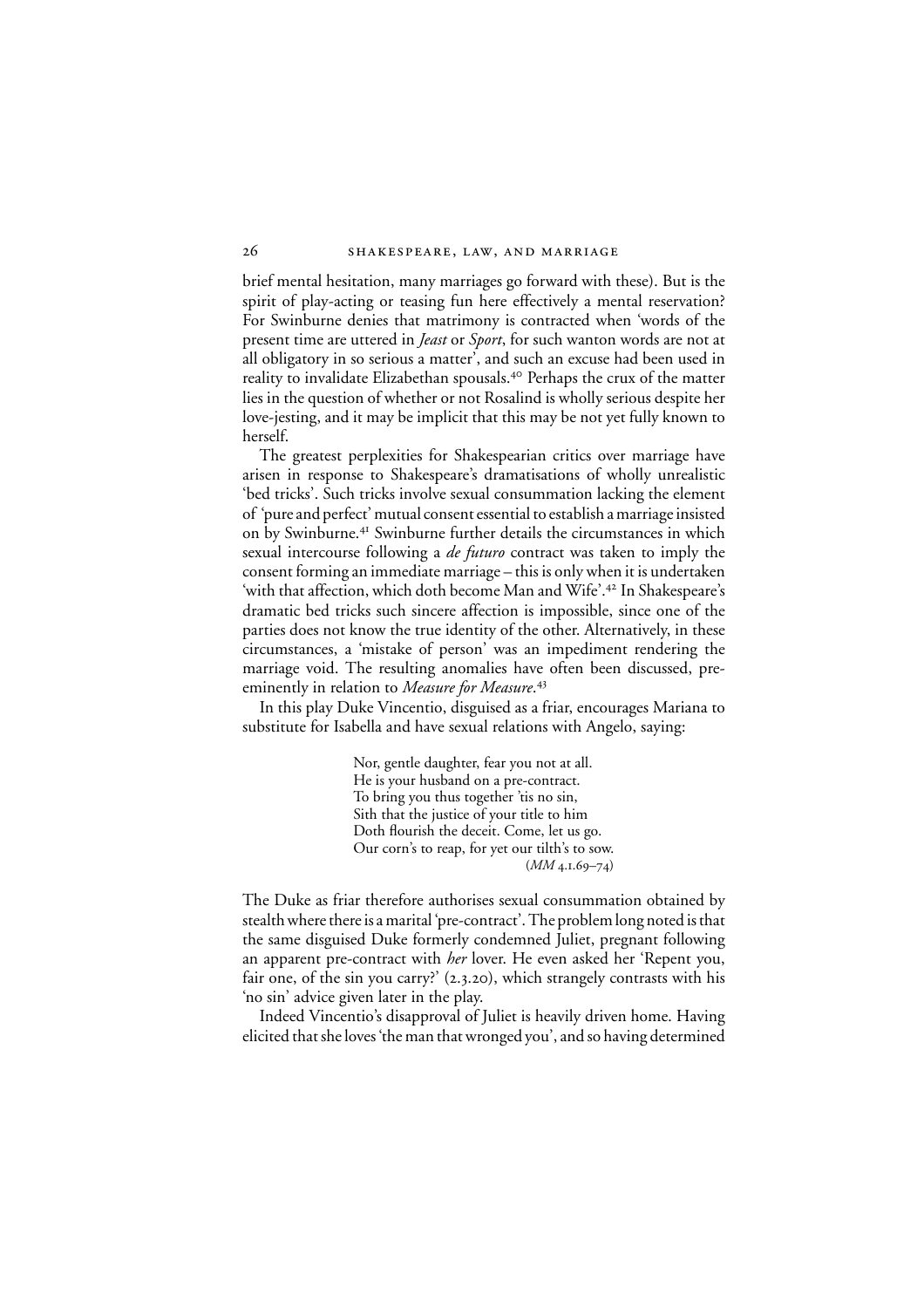that the transgression (if any) was mutual, he encourages her to feel extra guilt, promulgating a double standard: 'Then was your sin of heavier kind than his.' He shows satisfaction at her shame, 'I do confess it and repent it, father. / . . . I do repent me as it is an evil, / And take the shame with joy', and then terrorises her with her lover's death (2.3.20–41).

What is the difference between what the Duke encourages Mariana to do and so heavily condemns in Juliet? Juliet's lover Claudio has explained:

> Upon a true contract, I got possession of Julietta's bed. You know the lady; she is fast my wife, Save that we do the denunciation lack Of outward order. This we came not to Only for propagation of a dower Remaining in the coffer of her friends, From whom we thought it meet to hide our love Till time had made them for us. But it chances The stealth of our most mutual entertainment With character too gross is writ on Juliet. (*MM* 1.2.133–43)

We have no reason to disbelieve him.

The play also makes parallel considerations of dowries the cause for the omission of the marriage ceremonies of Juliet and Mariana. Only Juliet's Claudio is more loving than Mariana's Angelo. As the Duke says of the latter:

[Mariana] should this Angelo have married, was affianced to her oath, and the nuptial appointed; between which time of the contract and limit of the solemnity, her brother Frederick was wrecked at sea, having in that perished vessel the dowry of his sister. But mark how heavily this befell to the poor gentlewoman. There she lost a noble and renowned brother, in his love towards her ever most kind and natural; with him, the portion and sinew of her fortune, her marriage dowry; with both, her combinate husband, this well-seeming Angelo. (*MM* 3.1.215–25)

In the play's long resolving final scene, the fact that he spoke of marriage with Mariana is at first half-denied by Angelo, but finally he admits he was 'contracted to' her (5.1.214–21; 5.1.372–3). Then there is no more doubt that Angelo was Mariana's 'combinate husband' than that Juliet 'upon a true contract' was 'fast' Claudio's 'wife'.<sup>44</sup>

One way out of the enigma of how the parallel spousals of Juliet and of Mariana can be treated so differently is to allege that the contracts in question are not of the same sort, one being *de praesenti* and the other *de futuro*. To imagine this possible is to suppose that, unlike Maitland's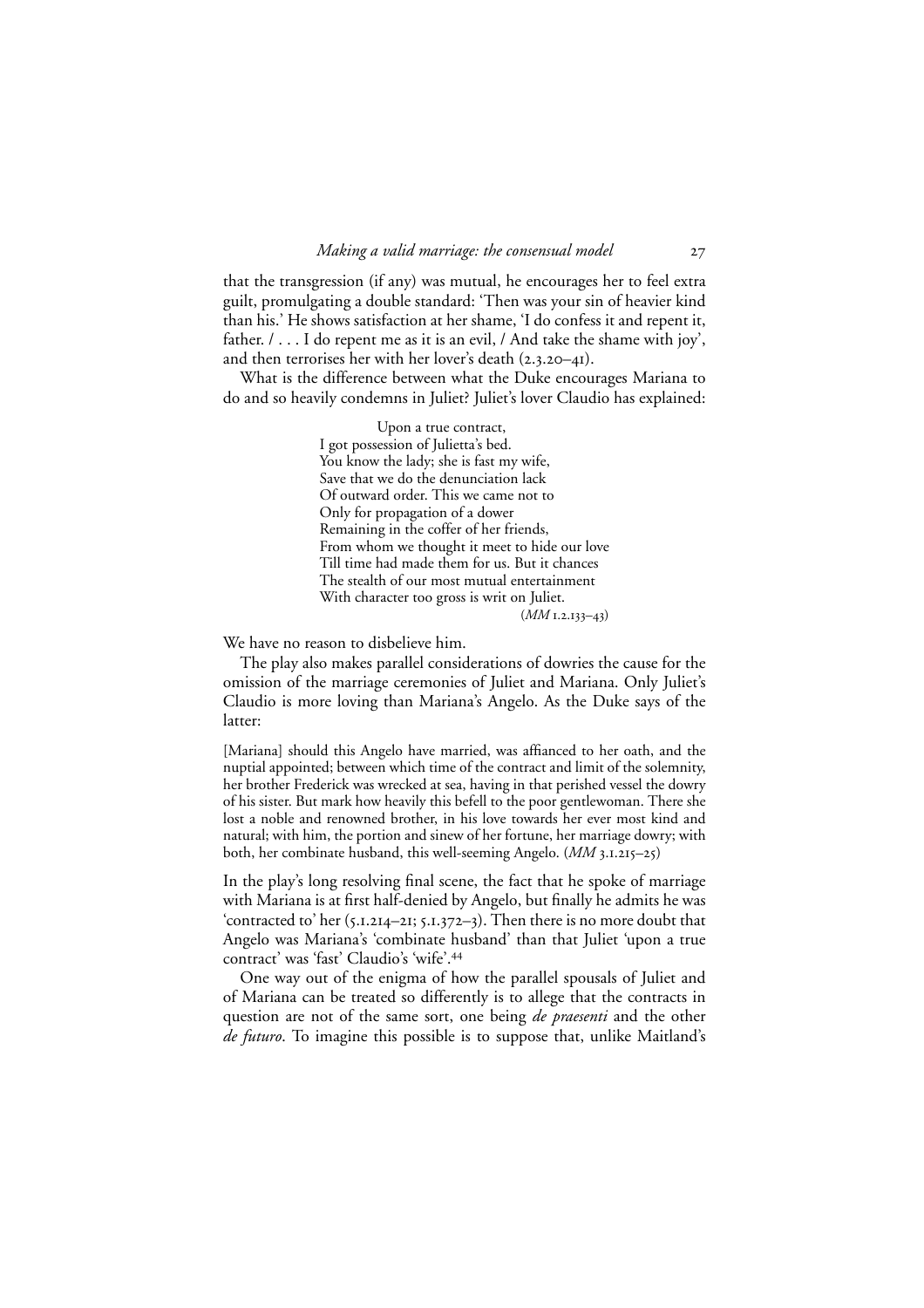'lovers', theatrical audiences were 'likely to distinguish precisely between the present and future tenses'. Against this could be argued the conventions of Shakespearian stage time, which often give more scope for temporal indeterminacy than for accurate time or tense accounting.<sup>45</sup> However, as we have seen, a fine distinction of grammatical tenses during a spousal declaration in *As You Like It* is fit matter for a Shakespearian jest, and so such distinctions were not invisible on stage.

Although there is little if anything in the text to distinguish them, commentators have long offered a variety of more or less considered opinions about the tenses in the spousals or marriage contracts in *Measure for Measure*. <sup>46</sup> In 1960 Schanzer carefully argued that Claudio's is a spousal *per verba de praesenti*, while Angelo's is *per verba de futuro*; the bed trick then converts the second type to the first.<sup>47</sup> However, various critics have argued just the opposite,<sup>48</sup> or that both couples were espoused by *verba de* praesenti,<sup>49</sup> or that the distinction of the cases would make no difference at  $a$ ll.<sup>50</sup>

There might be some help towards resolving this in the Duke's remark that Angelo's contract was set for solemnisation at a future time: 'the nuptial appointed; between which time of the contract and limit of the solemnity, her brother Frederick was wrecked at sea, having in that perished vessel the dowry of his sister' (*MM* 3.1.216–19). The mention of an appointed time here may suggest a *de futuro* contract, and perhaps one conditional on a dowry.<sup>51</sup> But there is reason to doubt that the contract Angelo had entered with Mariana was conditional upon a dowry, for then it would simply have been cancelled with the dowry's loss. On the other hand, if it had been an unconditional *de futuro* contract, since it had been unconsummated it could have been cancelled either by mutual consent (which was clearly absent on Mariana's side), or else under certain specific circumstances. According to Swinburne an 'Innocent Party' would be freed of such a contract if the other commits '*Fornication*', or else if 'there is a Fame or common report, That there is some lawful impediment'.<sup>52</sup> Just such a reason for cancelling the contract had been falsely alleged, according to the Duke, by Angelo, who had 'swallowed his vows whole, pretending in her discoveries of dishonour' (3.1.228–9). At the play's end, some five years later, while unjustly acting as 'judge / Of [his] own cause' (5.1.165–6), Angelo again alleges that he had broken with Mariana partly for lack of dowry, but 'in chief / For that her reputation was disvalued / In levity' (5.1.218–20).

To repeat, for the rules are complicated, if theirs had been an unconsummated conditional *de futuro* contract contingent on a dowry, Angelo would not have had to disparage Mariana's chastity or reputation in order to cancel